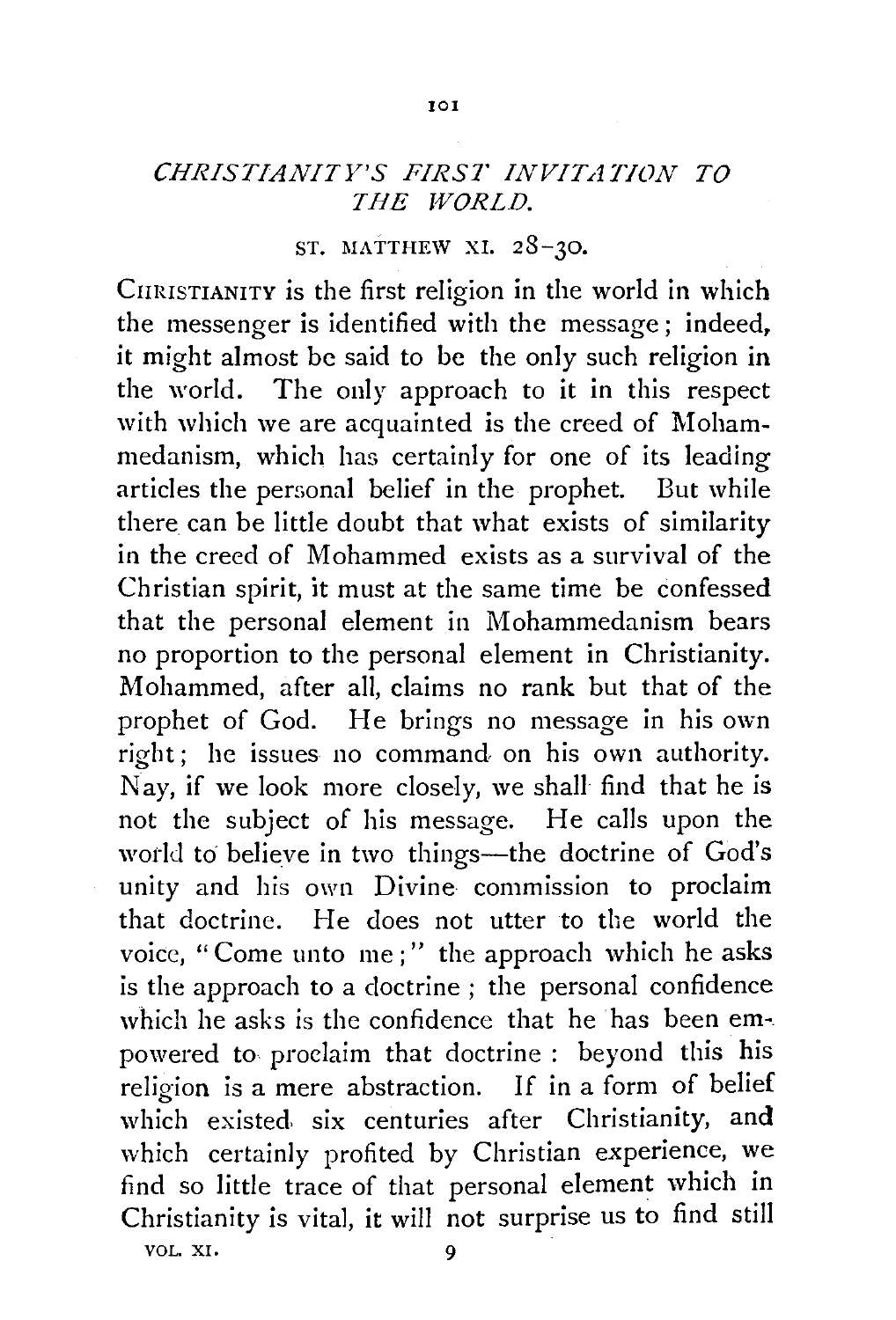less in the religions before the Cross. The founder of Buddhism has left upon the world the mark of his personal greatness ; yet his personal greatness was in no sense the essence of the religion which he founded : rather the reverse. The essence of Buddhism was the discouragement of trust in personality, the discouragement of trust in everything which belonged to the individual life; it was the belief that individuality was valueless, and that life was worthless. Nor can it be said that even those popular mythologies which had individual beings for their object derived their power from the imposing or attractive personalities they presented for worship. The believers in those mythologies were in reality worshippers of the world -of rank, and wealth, and fame, and power. The gods were to them not an end, but the possible means to an end. They saw in them the tributaries to their own selfishness. They beheld in them the sources through which they might succeed in gratifying the lust of the flesh, the lust of the eye, and the pride of life. The order of the secular and the sacred is, in Greek mythology, just the inversion of that which prevails in Christianity. In Christianity the world is recognized as an instrument through which man can serve God; in Greek mythology the gods are recognized as an instrument through which man can serve the world. In the most personal and human form which the religion of the ancient world ever assumed, it never made the personality an object of reverence ; it never said, " Come unto *me."* 

In this respect, then, the position of Christianity is altogether unique. From the very outset it is primarily not a system, but a life-revelation ; its Messenger is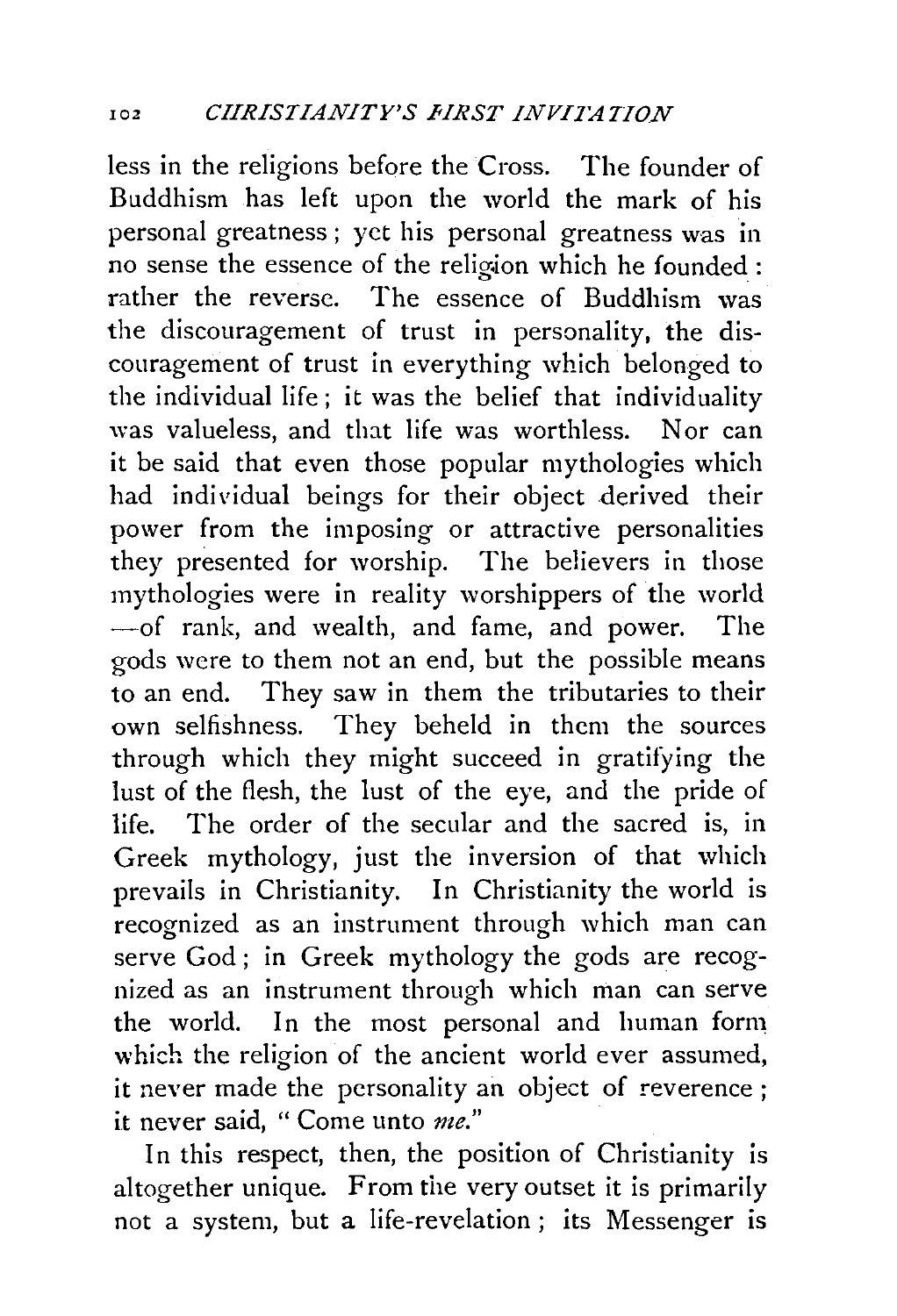.one with its message, It is to this unique fact in the Christian revelation that we must, in great measure, refer its catholicity. In Verse 27 of this very Chapter, the Founder of Christianity expressly claims this .catholicity: "All things are delivered unto me of my father." A religion whose central truth is not so much the glory of a message as the glory of him who brings it is here declared to enlist the suffrages of mankind : it is universal by reason of its personality; it is catholic by reason of its human sympathy: "Come unto *me!'*  It cannot be denied, as a matter of historical fact, that ·Christianity *has* been the universal religion. We do not say it has ever had the largest number of followers; Buddhism is in this respect incomparably more imposing. \Ve do not say it has, of all forms of worship, been the most rapid in its progress; Mohammedanism .can lay claim to a larger number of votaries gathered in a shorter time. But neither number of votaries nor .rapidity of progress has anything to do with the .question of catholicity. The religion which numbers the smallest amount of adherents may be nearer to the .type of universality than that which embraces the largest. For what is the test of universality, in other words, of universal adaptation? It is not the fact that .in any given nation, or in any special quarter of the \_globe, an immense population of human beings has been enrolled under the banner of a particular faith. It is the fact that from all nations, and from every ·quarter of the globe, this faith has attracted to itself .representative specimens of all ranks and orders of .men, of all stages of life and human experience, of all shades of fortune and circumstance. That is the test .of a universal religion-not the number, but the selec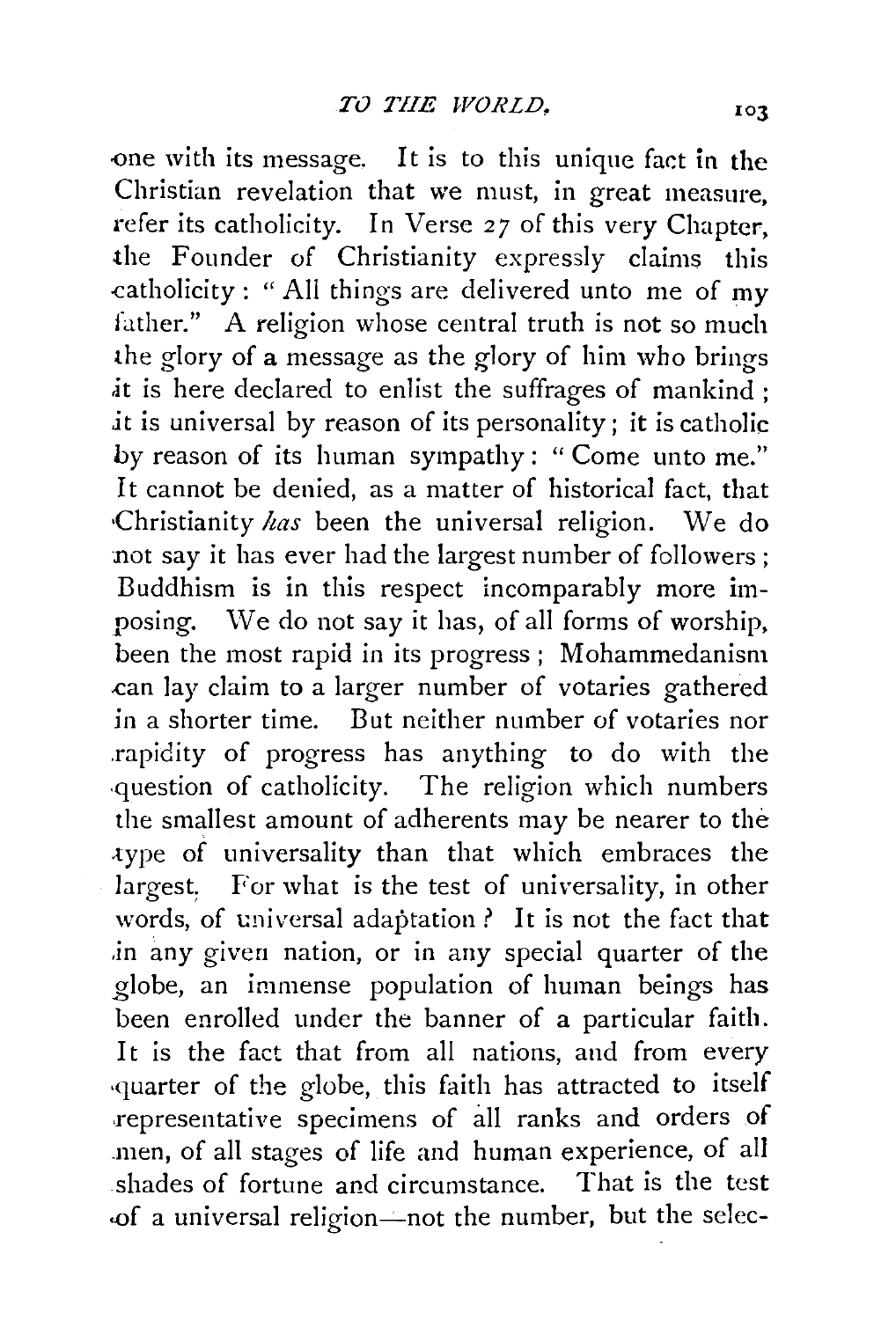tion of its votaries. Even were there no other religion. but Christianity on earth, and even were all men believers in Christianity, that fact would not prove its. power of adaptation, unless 'men themselves were· divided into different classes, and distinguished by different characteristics. Christianity claims to be the: universal religion ; hut it bases that claim not on the wideness of the ground which it has traversed, but on the diverse soil of those fields in which it has sown its. seed. It asserts its right to the name of an universal religion, not because it embraces the voices of a multitude which no man could number, but on the far higherground, that these voices have been gathered out of every country, and kindred, and people, and tongue.

Now, this universal claim of the Gospel is, perhaps. never more clearly manifested than in this first invitation and this earliest promise which it gives to the· world. It is emphatically *to the world* that the invitation and the promise are given. Let us consider whom our Lord is addressing. There is not a shade of particularism in his utterance, not a trace of Jewish exclusiveness, not even a tinge of that partizanship which. is natural to the founder of a religion. He is speaking,. indeed, to men who are distinguished by certain characteristics ; but it so happens that the characteristics. He requires are just those which belong to all humanity,. which are peculiar to no man. He appeals as a personality to all who possess personality; and He appeals. to them on the ground of certain circumstances which. in this world are the universal condition of personal life. "Come unto me, all ye that labour and are heavy laden," are the words in which He issues his. invitation; and it is clear that they are words which,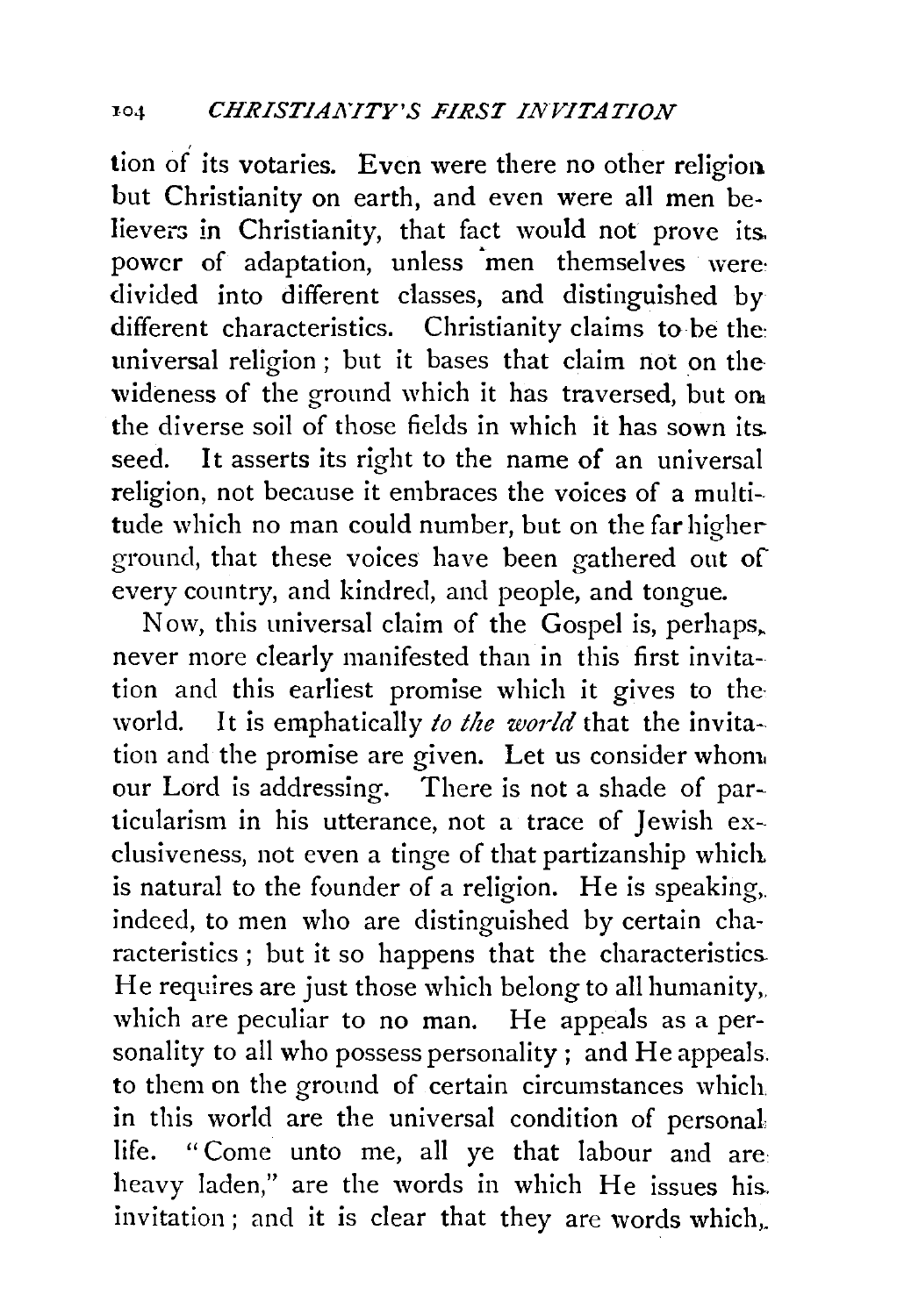if they imply anything at all, must imply a universal invitation. They speak to the human race under con- ·ditions which are common to the race, which belong to all men in all ages and in all lands. For is it not a matter of moral experience that humanity habitually ·classes itself into the two great divisions of the labouring and the heavy-laden ? There is no man, living or ·dead, who may not be referred to one or other of these. The words which we translate "labouring" and ·«heavy-laden" have, in one sense, a common meaning; they both indicate a feeling of weariness. Yet between them there is a distinctly marked shade of difference. The labouring are those who are weary with toil ; the heavy-laden are those who are weary with burdenbearing. The labouring are the men of action ; the heavy-laden are the men who are acted upon. The labouring are those who are worn out with work; the heavy-laden are those who are worn out by suffering. Ail men are either active or passive sufferers; most of us are both active and passive sufferers at different periods of our individual lives. Yet there are some men who, on the whole, have more work than suffering in their lives; there are others who, on the whole. have more suffering than work. Perhaps the latter dass are the greater objects of commiseration. That work which involves the sweat of the brow and the weariness of the brain brings, indeed, a burden of toil ; but for that very reason it keeps off other burdens : in the very act and the very hardness of work a man forgets the sorrows of life. But let the man be withheld from labouring, and simply cailed to suffer ; let him be prostrated on a bed of protracted sickness, or paralyzed in the use of his limbs, or racked with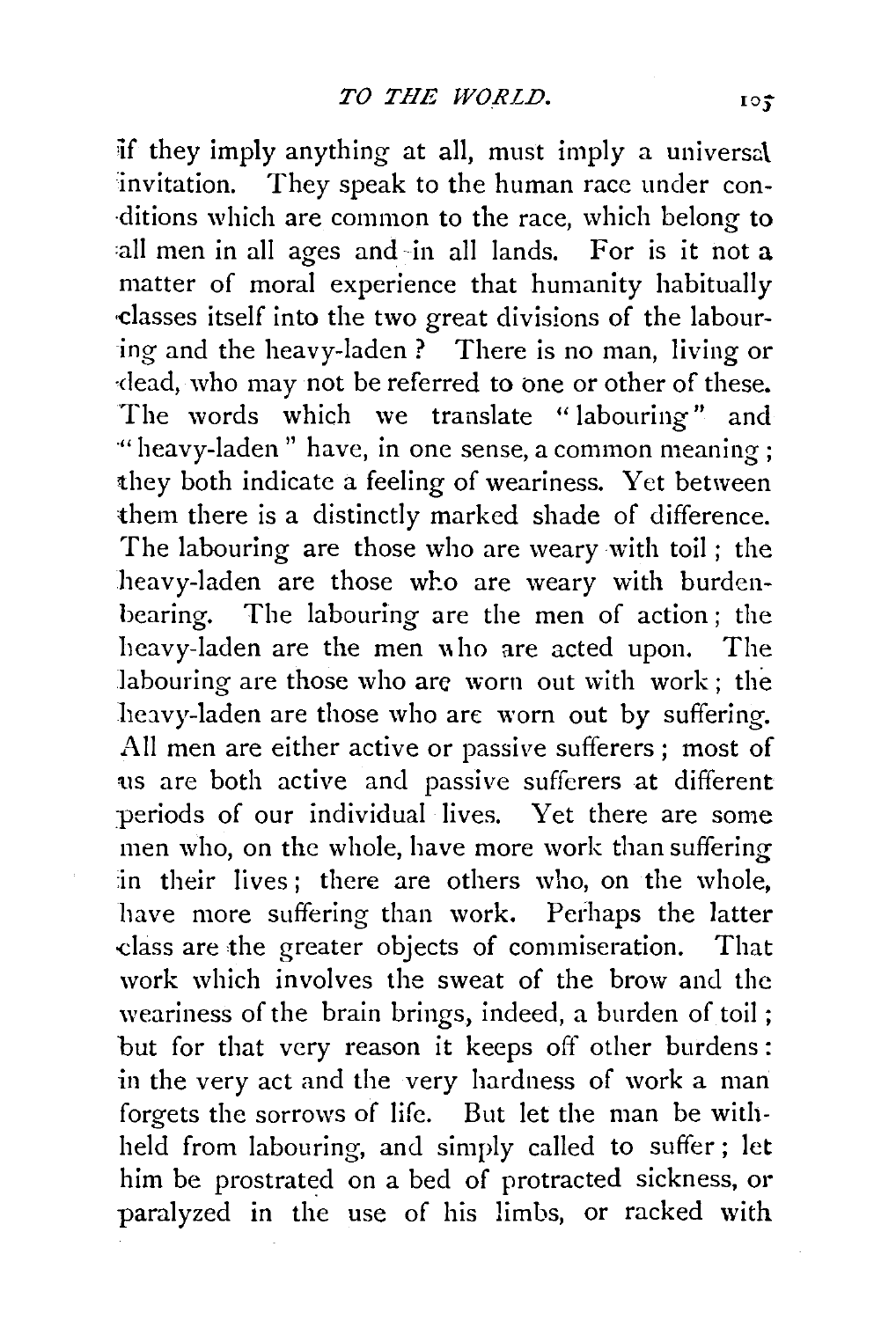physical pain, and he will come to know the speciaf' meaning of heavy-ladenness. He will learn what it is: distinctively to *bear* a cross, to have his strength exerted, not in pressing forward, but in preventing himself from falling backward; to require the power of will, not for some heroic. achievement, but for the simple capacity to endure existence. The heavy-laderi are, as a general rule, greater objects for our sympathy than the labouring. But what is chiefly to be remarked is that these two classes collectively owe their pro- minence almost exclusively to the Christian religion  $\ddot{x}$ they were precisely the classes of men with whom the ancient world could not sympathize. That was preëminently a world for the strong; it had no place within its Pantheon for the victims of toil and suffering. It could sympathize only where it could admire, and its admiration was limited to the attributes of physical strength and beauty. It suffered its gods to interfere in the affairs of men, but it was in their large affairsin their politics, and plots, and battles. It allowed them to extend help to individuals, but it was to heroic individuals-to men of acknowledged prowess, who were contending for the palm of heroism. It never occurred to that world that there were greater fields of heroism than the battle-field, and higher deeds of prowess than warding off the strokes of an adversary. It had no wreath for the brows of those who supported their heavy crosses along life's dolorous way, nor did it see in such powers of endurance a greater strength than that of Hercules. And because that world had no word for the weak, its religion had no word either. Its religion was simply the apotheosis of itself, the deifying of its own worldliness, the worshipping of its.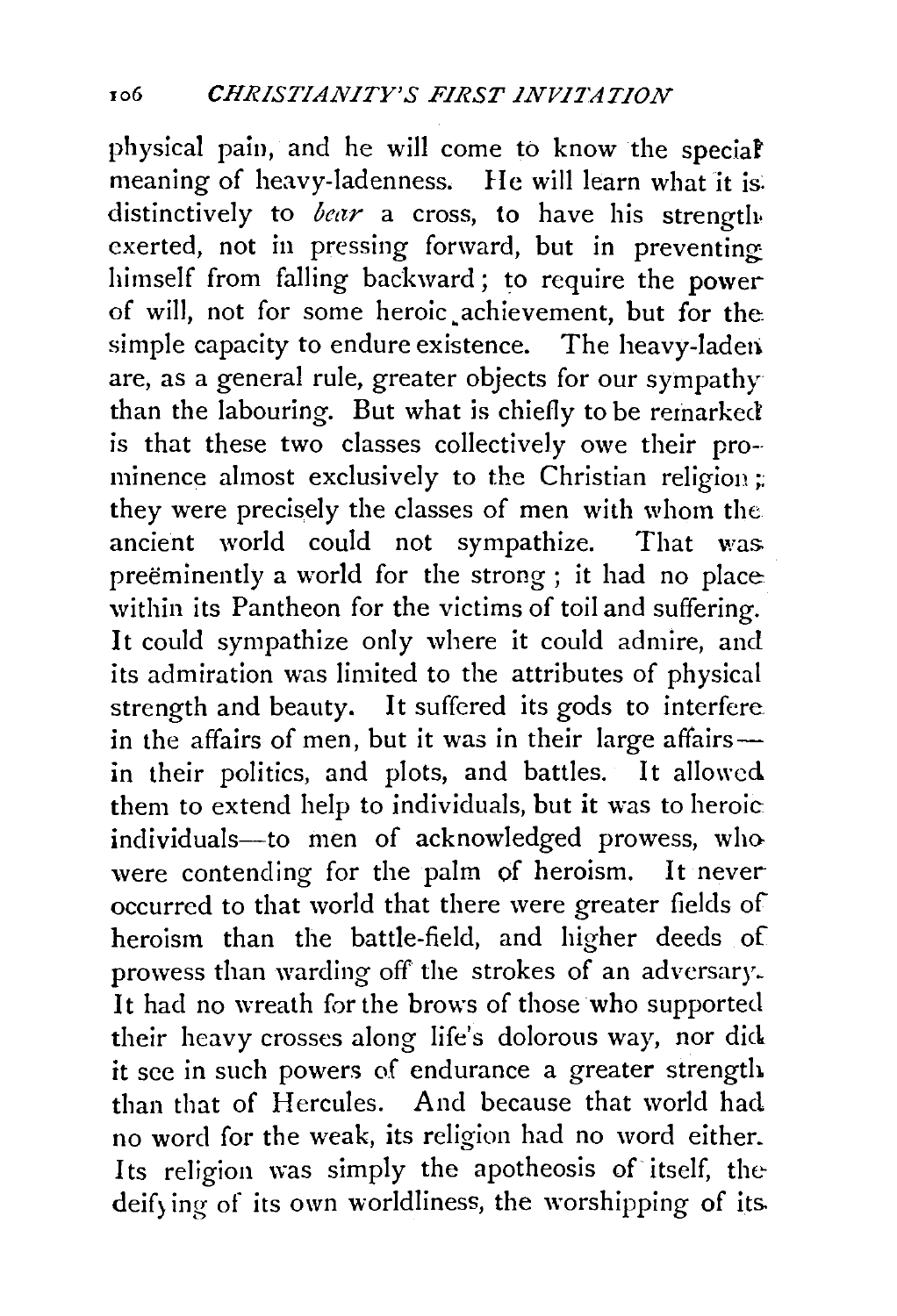own forces; its gods were like its men, and lived for their own aggrandizement. There is, indeed, in the religious life of that world one notable exception-the creed of Buddha. Buddhism emphatically called to itself the labouring and the heavy-laden ; it was to them alone that it made its appeal. It addressed those who were weary of life's battle and longing for repose; it had no voice for those who were conscious of the greatness of this world and engrossed with its joys. In this respect, then, it supplies a singular parallel to the Christian invitation-a parallel which is valuable in shewing that the call of Christianity is addressed to no artificial cravings, but to the actual needs of nature. Yet the Buddhist parallel, like the Buddhist religion, almost immediately commits suicide. What is that promise which it offers to the labouring and heavyladen whom it calls ? It is the promise of extinction. It is the promise that there is a time coming when all the toils of life, and all the burdens of life, shall be obliterated with life itself, and when, in the most physical sense, man shall rest; in other words, cease to be. What is that but to concede the position of Pagan worldliness, that the labouring and heavy-laden are incapable of being the objects of religious help. The gods of the ancient mythologies left the labouring and the heavy-laden alone; the religion of Buddha takes them up only to annihilate them : in both creeds the verdict is the same-that their earthly condition is hopeless.

Now the view of Christianity on this subject is precisely the converse. When the Divine Founder calls to *Himself* the labouring and the heavy-laden, He indicates a different path to rest from that pointed out by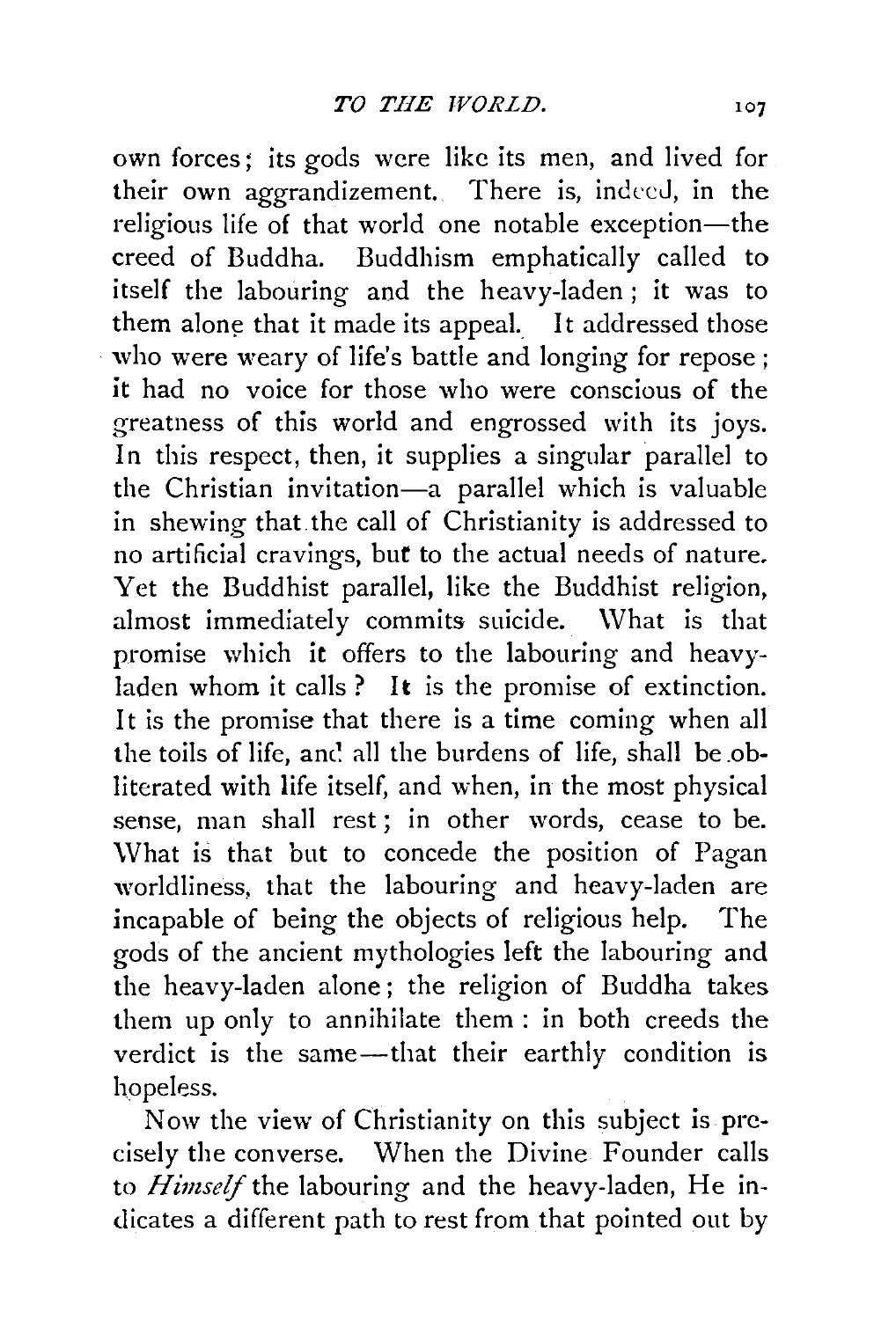the Buddhist. "Come unto me, and I will give you rest," is not the call to annihilation, but to increased activity; it is the offer of a rest through personality, through a new life. Christianity does not say to the labouring and the heavy-laden: "Come unto me, and you shall work no more; come unto me, and you shall sorrow no more; come unto me, and you shall bear burdens no more." That would have been one form of rest; it was precisely the form of rest which the Buddhist promised; but it is far from being the highest. Christianity says in effect: "Come unto me, ye who work, and I will give you strength to work without weariness ; come unto me, ye that carry burdens, and I will give you power to bear yet heavier burdens, and to deem the yoke easy and the burden light." It promises to the labouring the ability to labour, to the heavy-laden the ability to bear. It proposes to impart rest, not by lessening the outward load, but by intensifying the power of the arm ; not by lessening the weight, but by increasing the force that bears it. The entire character of its promise is expressed in the words, "Ye shall find rest unto your *souls."* Herein consists the peculiar power of Christianity; it imparts its strength from within : the rest which it promises is the rest of the soul. It does not profess to alter the circumstances of life. It does not say that the good man will have fewer crosses than the bad man ; in one sense it affirms the contrary : " Whom the Lord loveth he chasteneth, and scourgeth every son whom he receiveth." What Christianity offers is, above all things, light ; it proposes to illumine the soul in such a way that it will see the old circumstances with another eye, that, without changing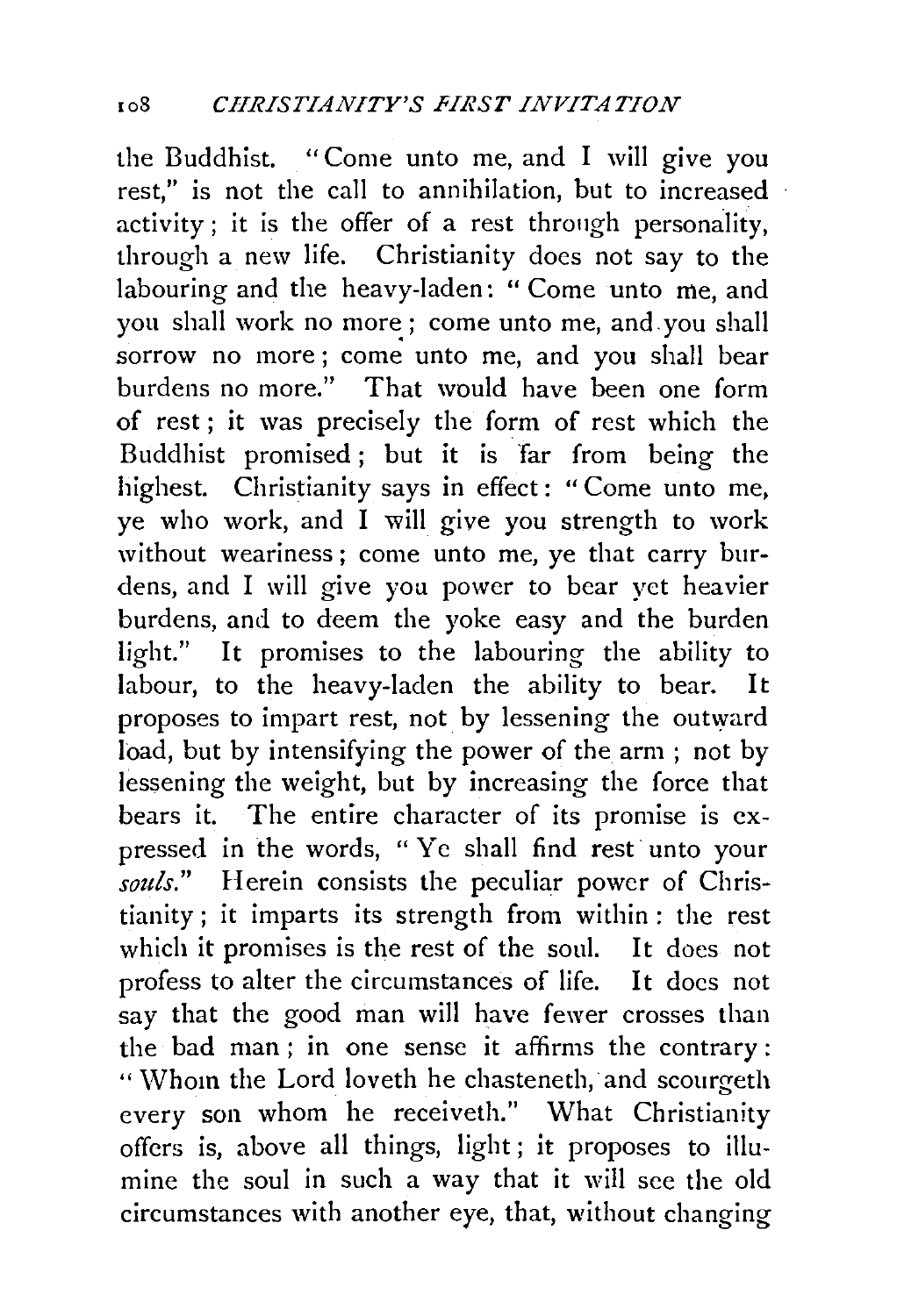the outward position of a single fact or object, "old things shall pass away and all things shall be made new." Nor is such an aim absolutely mysterious even to the natural mind; we can sec traces of its possibility in the life of every day. How frequently, for example, is our view of the same subject altered by the transition from evening into morning meditation ; many problems which look dark at night become luminous in the sunshine. Yet the transition is really a mental transition ; it is not the physical light considered in itself which has produced the change ; it is its influence in the illumination of the soul. It is an unquestionable experience in every sphere that to enable a man to walk in the green pastures and beside the still waters, you must first restore his soul ; omit this part of the process, and no pastures will be green and no waters quiet. A soul which is in unrest cannot find rest by looking without. Dut let the rest first be imparted to the soul, and it will impart itself to its outward surroundings. It matters not what these surroundings be. Christianity brings into union those elements which, from the worldly point of view, constitute the sharpest extremes. It shews us Christ under the immediate shadow of the Cross ; and never is the inward rest more calm than when fronting this climax of outward sorrow. It is precisely at this time that the Son of Man speaks of the fulness of his joy ; precisely at this hour that He bequeaths to the world the one possession of which the world's loss could not rob Him: "'Peace I leave with you, my peace I give unto you. He has here revealed his promise by the most intense illustration of its power, has shewn us what inward rest can do. A life of the greatest outward sorrow which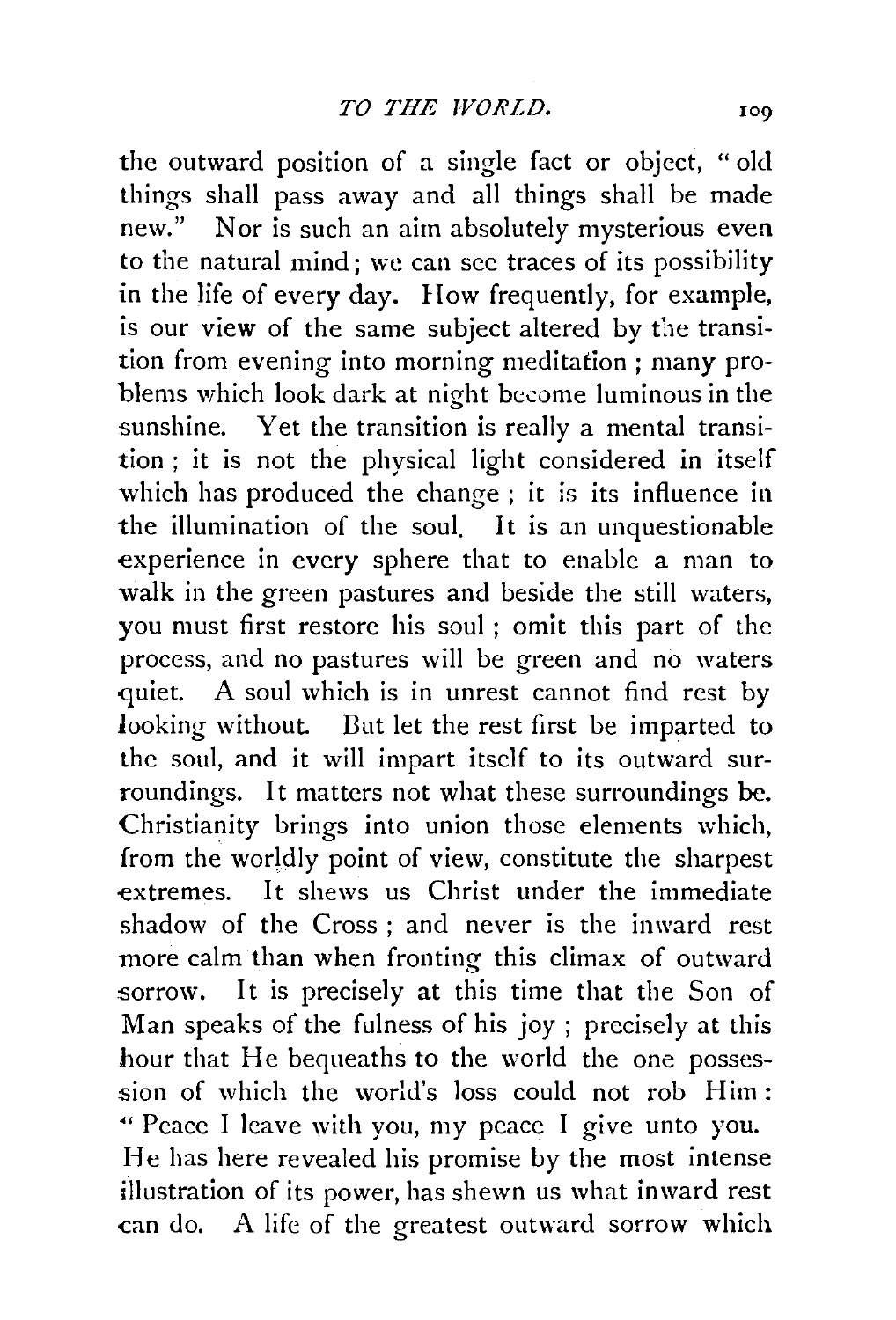humanity has ever exhibited, at the very hour when its. suffering has reached its darkest shade, is able not only to experience peace, but to impart that peace to its outward circumstances : it covers the darkness with its own light. The rest of the soul reveals itself as the only requisite rest and the source of all other rest; and the godliness which has received the life that is to come is beheld obtaining along with it the promise of the life which now is.

Yet it is to be observed that this promise which Christianity holds out, as the result of inward rest, is. not offered without the accompaniment of sacrifice. Before the soul can enter into the Christian rest it must take up the Christian yoke. The rest which Christianity promises is not magical, but experimental; it is the fruit of experience, and therefore the fruit of struggle : we must *leant* of *Christ* before we can rest in Him. The Christian religion is never represented as a transition from bondage into license. It is, indeed, represented as a transition from bondage into liberty; but liberty is the opposite of license, freedom the: opposite of freedom from law. To be free is not to be emancipated from law, but to be translated from a lower law into a higher. The highest freedom is subjection to the highest law; and the more subject we are, the more entirely are we free. There is a yoke inseparable from the life of humanity. The only question is how it will affect humanity. There are three possible ways in which men may be affected by the yoke of life: they may struggle against it; they may be resigned to it ; or they may acquiesce in it. The first state is slavery ; the second is service ; the third is perfect freedom. When a man reaches the stage of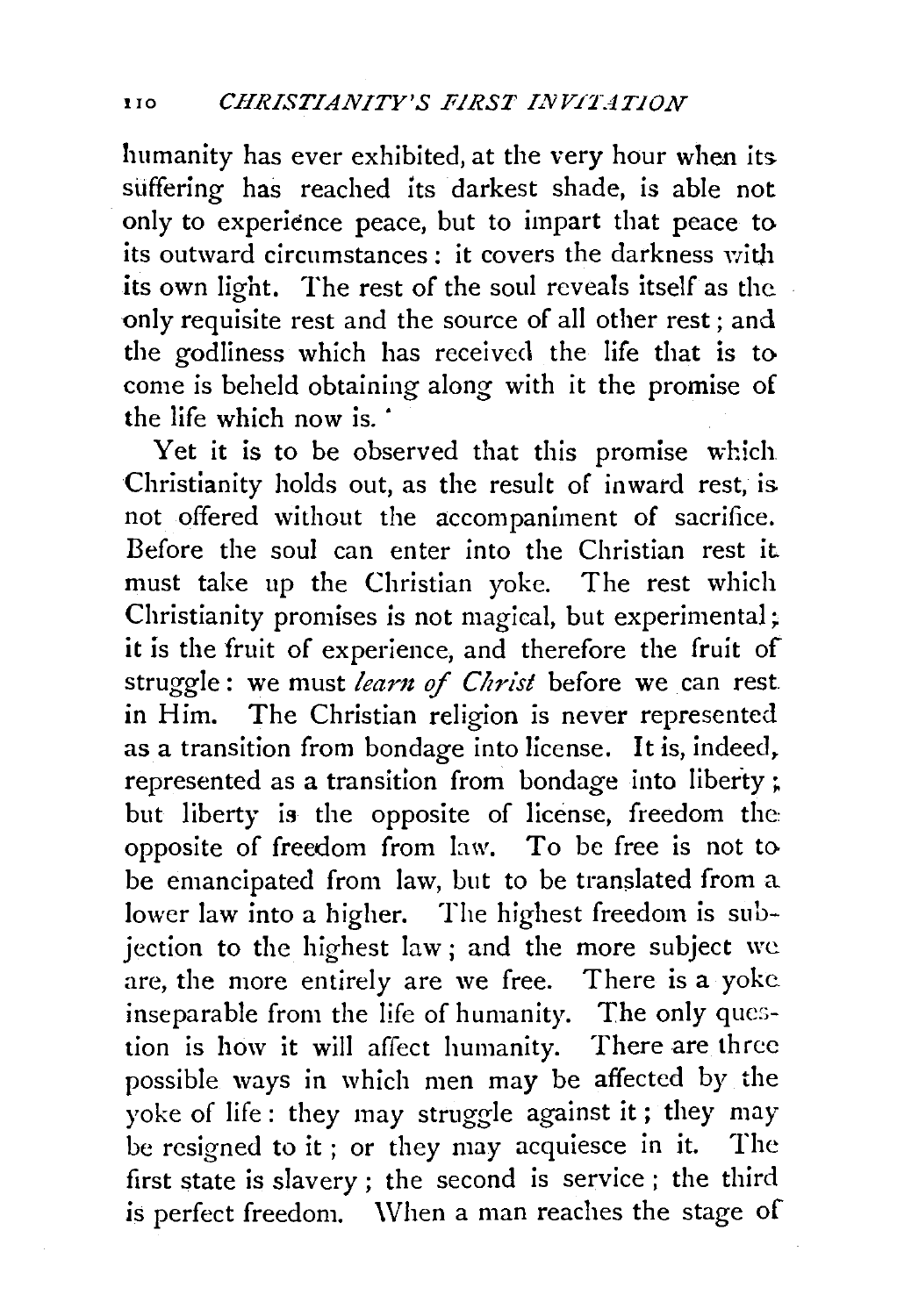acquiescence, he has *taken* Christ's yoke, has voluntarily made it his own. There are two ways of saying, "Thy will be done." We may say it with that resigned apathy which is nearly allied to despair, or we may say it with that conviction of the Divine love which represents the prayer of the angels in heaven. This last alone is freedom. No man has it in his power to choose whether God's will shall or shall not be done ; the will of God is inevitable. But every man has it in his power to choose whether God's will shall be his will, whether he shall take, or simply bear, the yoke of Christ. \V hen a man is able to take the yoke, he has ceased to view God's will as a foreign power; he is no longer under the dominion of law, but law is under his dominion. The will of God has become the expression of his nature ; the law of God is the order of his life.

Yet it must not be imagined that, even when a man reaches this stage of personal choice, he is immediately emancipated from the sense of sacrifice ; we must remember that what he takes is a yoke, and that he takes it knowing it to be so. The beginning of all personal religion is a sense of voluntary sacrifice ; the condition to all rest is the acceptance of individual pain. In the passage we are considering the yoke of life is brought before us under two aspects : it has an aspect before discipline, and it has an aspect after discipline. When a man is first told to take the yoke, he is not supposed to have found rest to his soul; he is asked to begin the process by the seemingly adverse process of sacrifice. There comes, indeed, a time when the sense of sacrifice passes away, when the yoke becomes easy and the burden light. This is the real beginning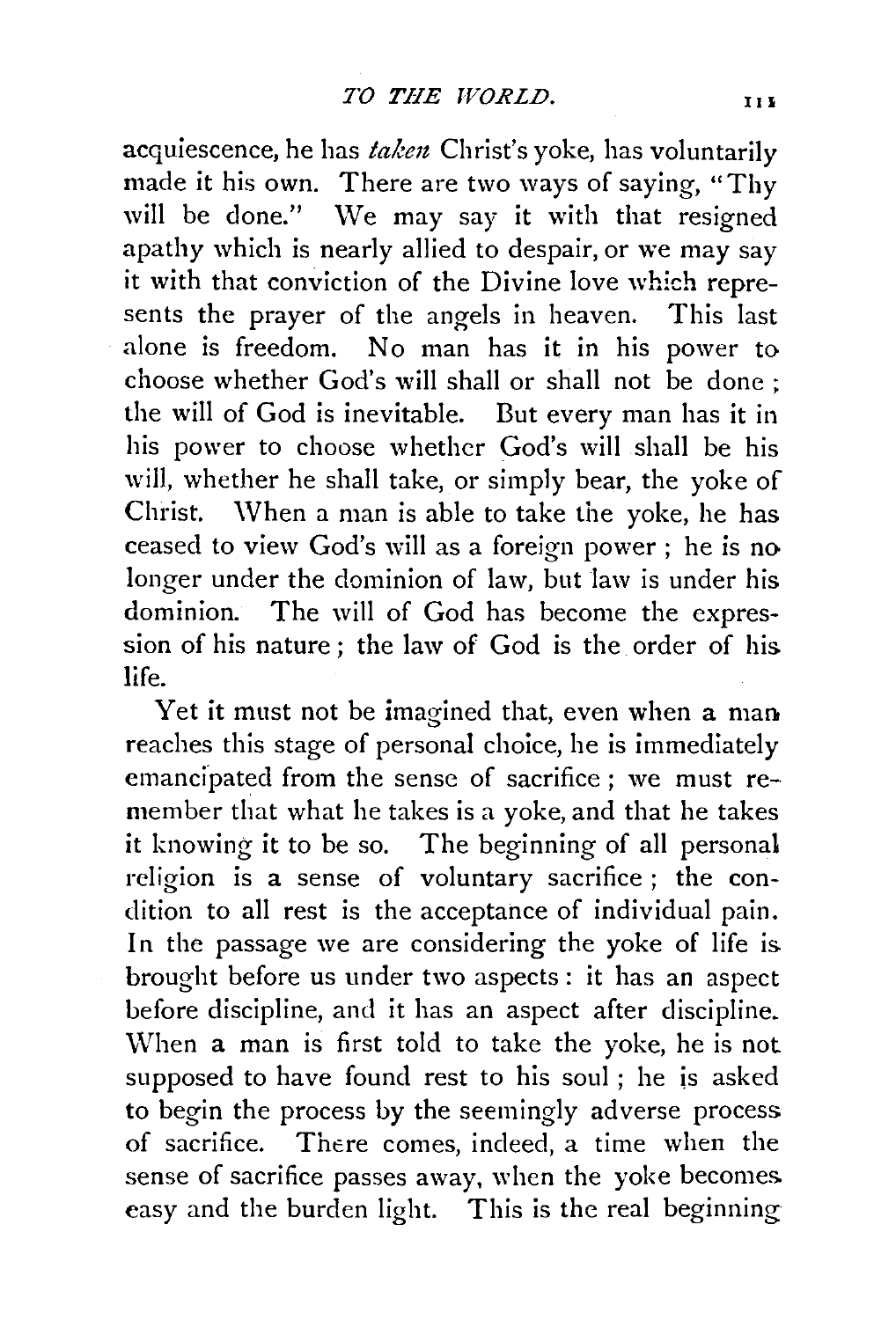-of the promised fulfilment, the earliest entrance into rest. But then it is no longer the same yoke which the man at first assumed. That yoke has been transfigured; the cross has become a crown; the hill of Calvary has been found to be the ascent to the Mount of Olivet. He has gone forth weeping, and he has reached the summit rejoicing, bringing his sheaves with him. There is clearly something which has intervened between the old yoke and the new. The object itself is substantially the same. There is no change in the material ; the same elements which made his cross now make his crown. The sword has become a ploughshare, but it has been *beat into* a ploughshare. It is not as if the one were thrown away in exchange for the other; the elements which constituted war now constitute peace. Again we say, something must have intervened. That something does not lie in the world without, for we bave seen that the outward material remains unchanged. There is only one other world where it can lie ; it must come from a process within the soul. There arc five little words in this passage which reveal that process with suggestive power: "Meek and lowly in heart." That which they reveal is a picture of sacrifice, a cross behind the Olivct, a great trouble preceding the great rest. Between the taking of the yoke and the rejoicing in the yoke, there is seen a deathstruggle, in which the individual life is conquered ; its self-existence vanishes ; it becomes "meek and lowly." The fragrance of the new world has come from the broken ointment-box. The life has found its joy in forgetting to look for it, has found its glory in emptying itself of all glory. The individual has revealed the greatness of his individuality, nay, has himself learned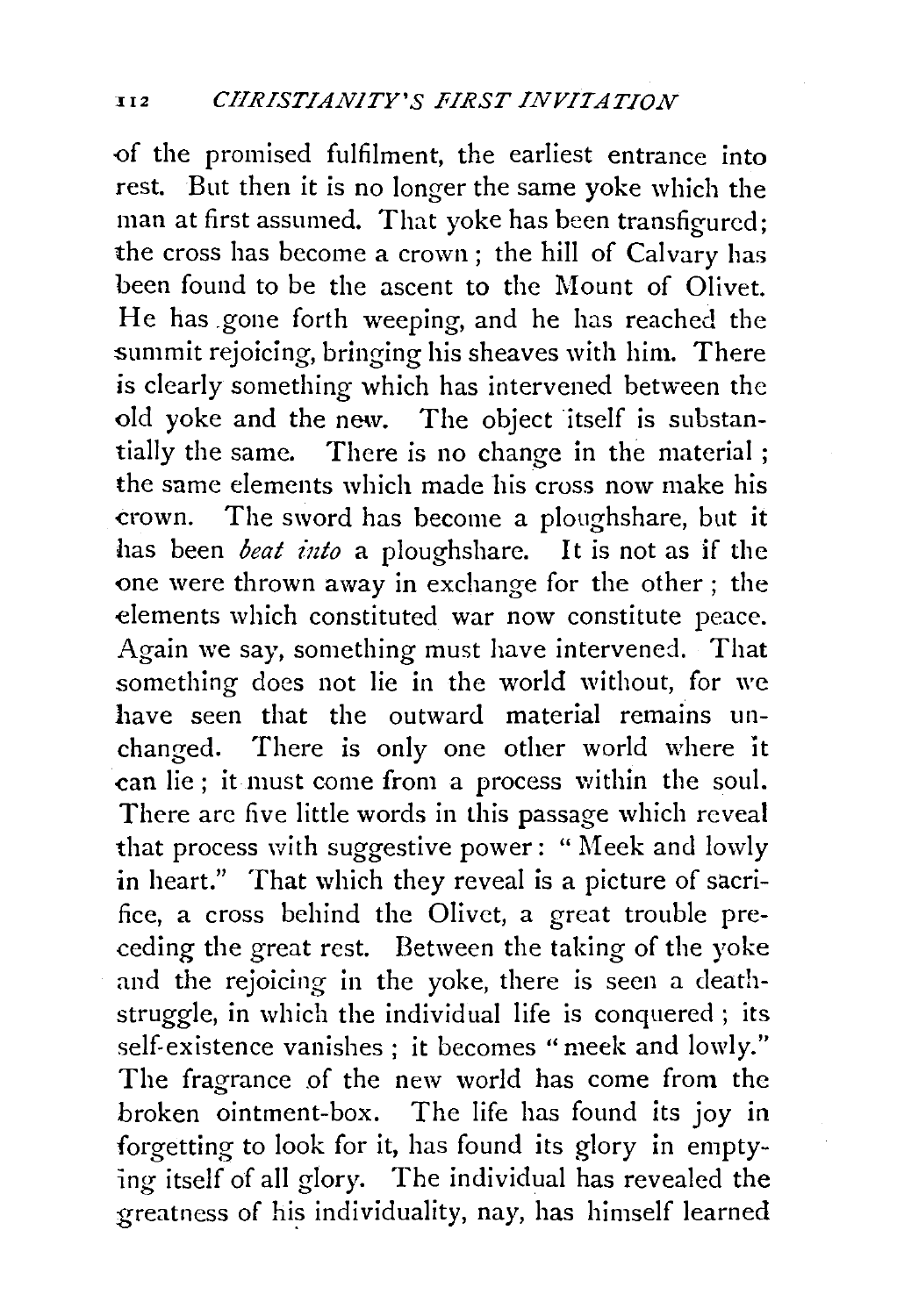the greatness of his individuality by surrendering up to death all individual desires ; he can say with St. Paul's sublime paradox, "I am crucified, yet I live ;" he has become "meek and lowly in heart," therefore he has found rest unto his soul.

And now, with that peculiar power of realization by which Christianity has united the eternal to the temporal, our Lord proceeds to shew that this thought is no mere abstraction. He tells his disciples that this. is a principle which they can study and verify without resorting to any philosophic school and without the aid of any logical process. He tells them that it has been exemplified and vindicated in the personal life of humanity, and that by this exemplification and vindication it has become a fact of history. " Learn of me," He says. Recognize in me the truth of the principle I have been teaching. Behold in me the living illustration of the joy of self-surrender, of the Olivet on the summit of Calvary. The yoke which I ask you to take is my yoke, the yoke which I have taken, and the voke which I still bear; the rest which I promise you as its result is my rest, the rest into which I have entered, the rest which has made my yoke easy and my burden light. Receive my experience as the firstfruits of an universal experience ; " Learn of me."

But, it may be said, Jesus was Divine. Is He not. in one aspect, the last being from whom we can profitabiy *learn?* How can I be encouraged to take the yoke by the fact that He has taken it? How can I be stimulated through the promise of rest by the fact that He has received it? Was it not a necessity to Him that the yoke should be easy, and that the burden should be light? \Yhat human weight could overpower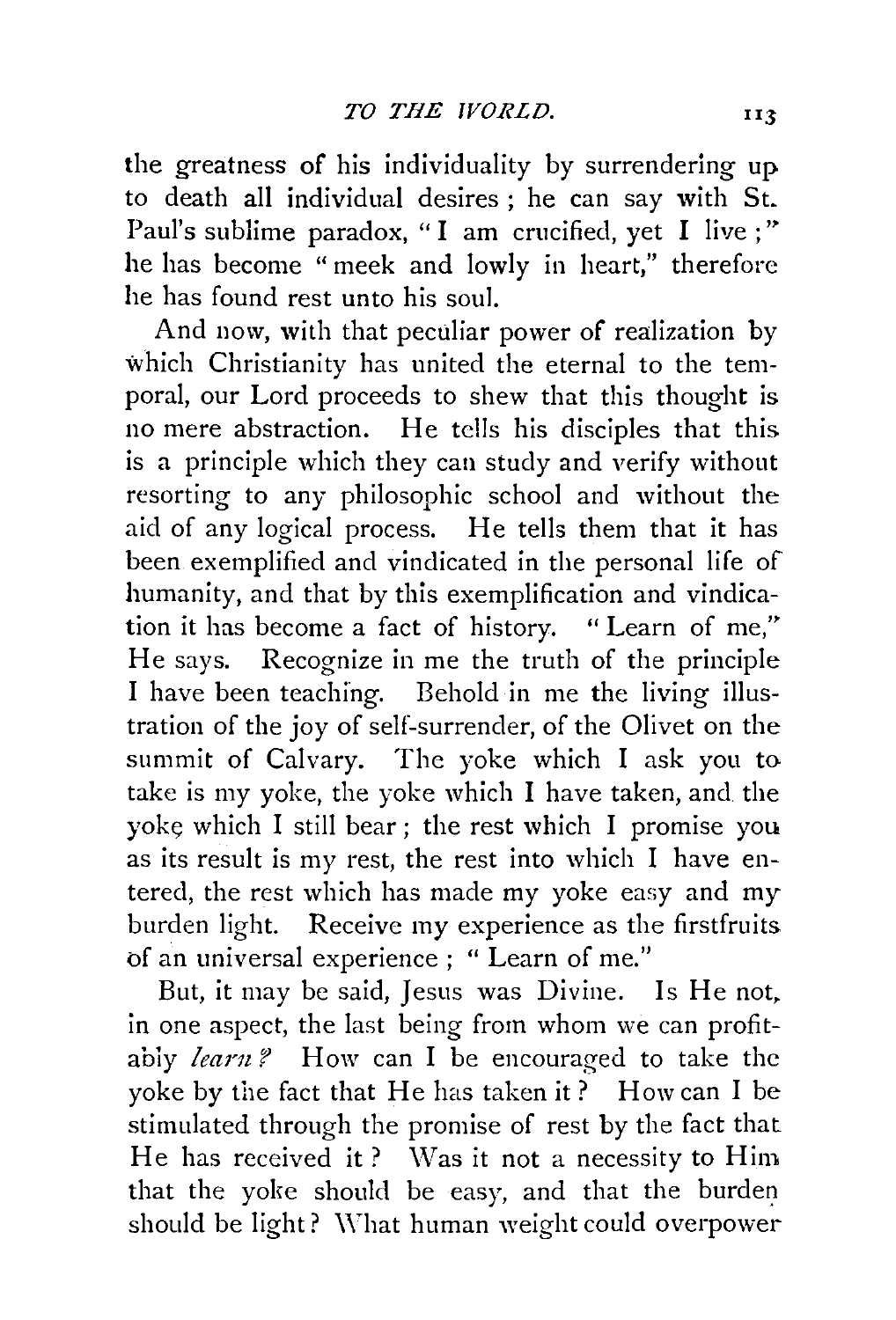a Divine nature? Was it not a necessity to Him that there should in all circumstances be rest ? Surely no yoke could impose struggle on a spirit which dwelt in the eternal calm. What advantage do I derive from this historical experience ? Should I not experience more advantage if I were asked to learn of some purely human model, if I were pointed as an encouragement to the successful struggles of one who claimed to have no higher portion than the common heritage of Adam ? Does it not throw an air of impossibility, almost of mockery, over the whole transaction, when the Divine experience is assigned as a reason for the human, "Take my yoke upon you and learn of me" ?

A deeper reflection will help not only to dispel, but in some measure to reverse this conclusion. There is a sense in which the yoke of Christ was made more difficult to bear by reason of his divinity ; a sense in which the struggle belonged to Him rather as the Son of God than as the Son of Man. For let us remember what is that burden of which our Lord speaks in the words, "my yoke." It is nothing less than humanity itself. The yoke which Christ took upon Himself was the entire human family, with its universal burden. Let us remember what that burden was. It was precisely that which was foreign to the nature of Divinity-the disease of sin. There are many burdens of humanity which the religious consciousness would naturally assign to a Divine rather than to a human bearer. It excites admiration, but not surprise, when we read of the Son of God sympathizing with ,the victims of physical suffering, and bearing that suffering away. The reason is obvious; physical suffering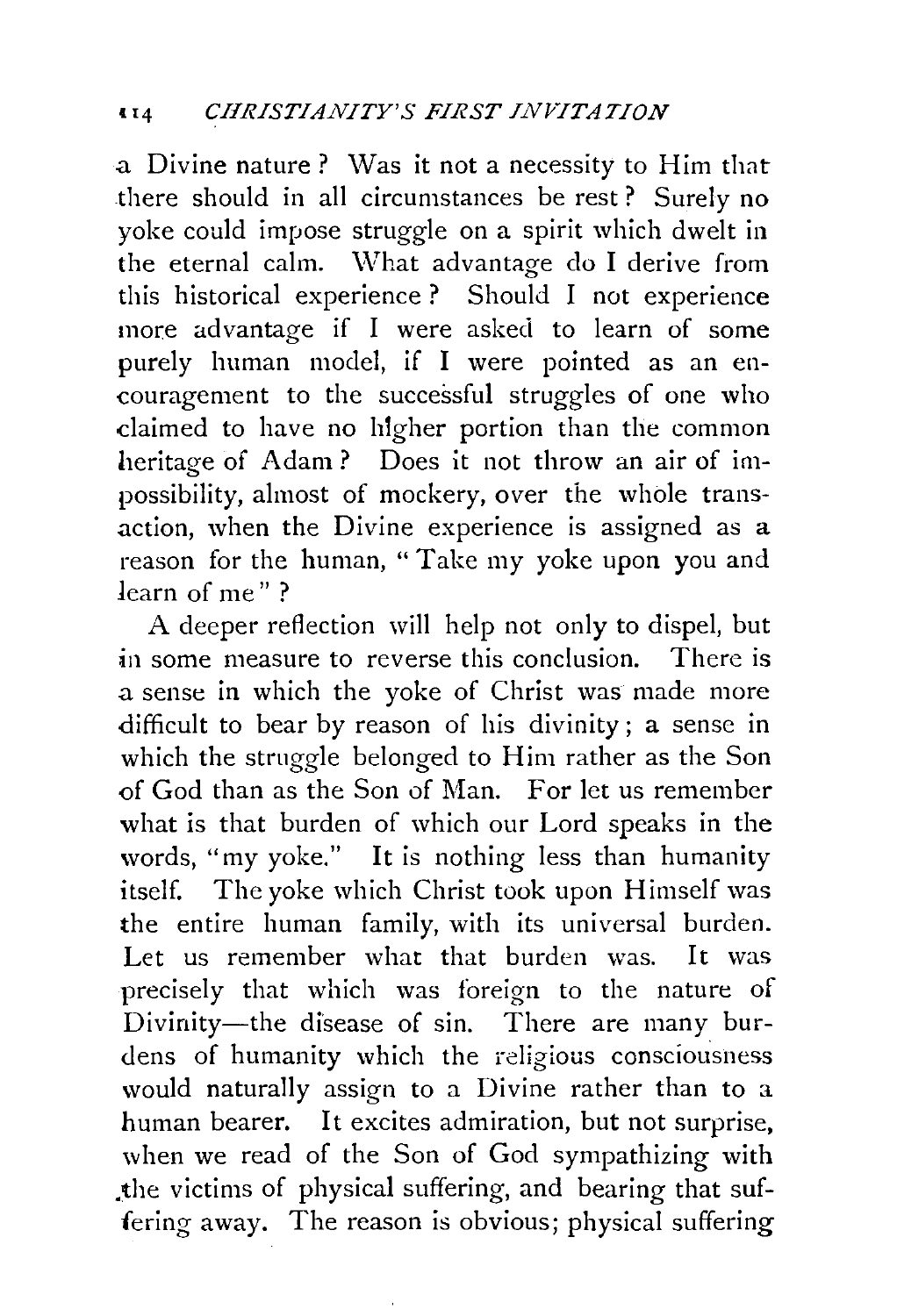follows a physical law, and every law must be a matter of interest to its Lawgiver. But the case is very different when we enter into a region of moral evil. A region of moral evil is essentially a sphere of lawlessness. The fact that no satisfactory explanation has ever yet been given of the origin of sin is a highly significant fact; it really amounts to this, that all attempts have hitherto failed to find a place in the constitution of nature for the natural evolution of evil. It is clear that the subject of such a disorder must stand to the Lawgiver in a very different position from the subjects of merely physical disorder. There is no reason to believe that the existence of physical pain in itself proves a defect in the mechanism of the universe; there is no reason to doubt that what is seemingly a disorder in the part may contribute to the symmetry of the whole. But moral evil is clearly the introduction of a defect. It is as if a portion of the universe had elected to break away from the universe, to stand apart from its organization, to live irrespective of its laws. Such at least is the testimony of our moral consciousness; and, if its witness be true, it is far-reaching. It indicates that in a certain direction there is a breach of sympathy between the Divine and the human; that the individual will of man has lost its point of junction with the universal will of God; and that, if the junction should again be resumed, it can only be through the voluntary stooping of the Divine. In the light of such a thought the struggle of the Son of Man ceases to be a make-believe; it becomes a stern, an awful reality. We see that, apart altogether from his sacrificial death, He was bound at the outset to have a sacrificial life. He came to take upon Himself a yoke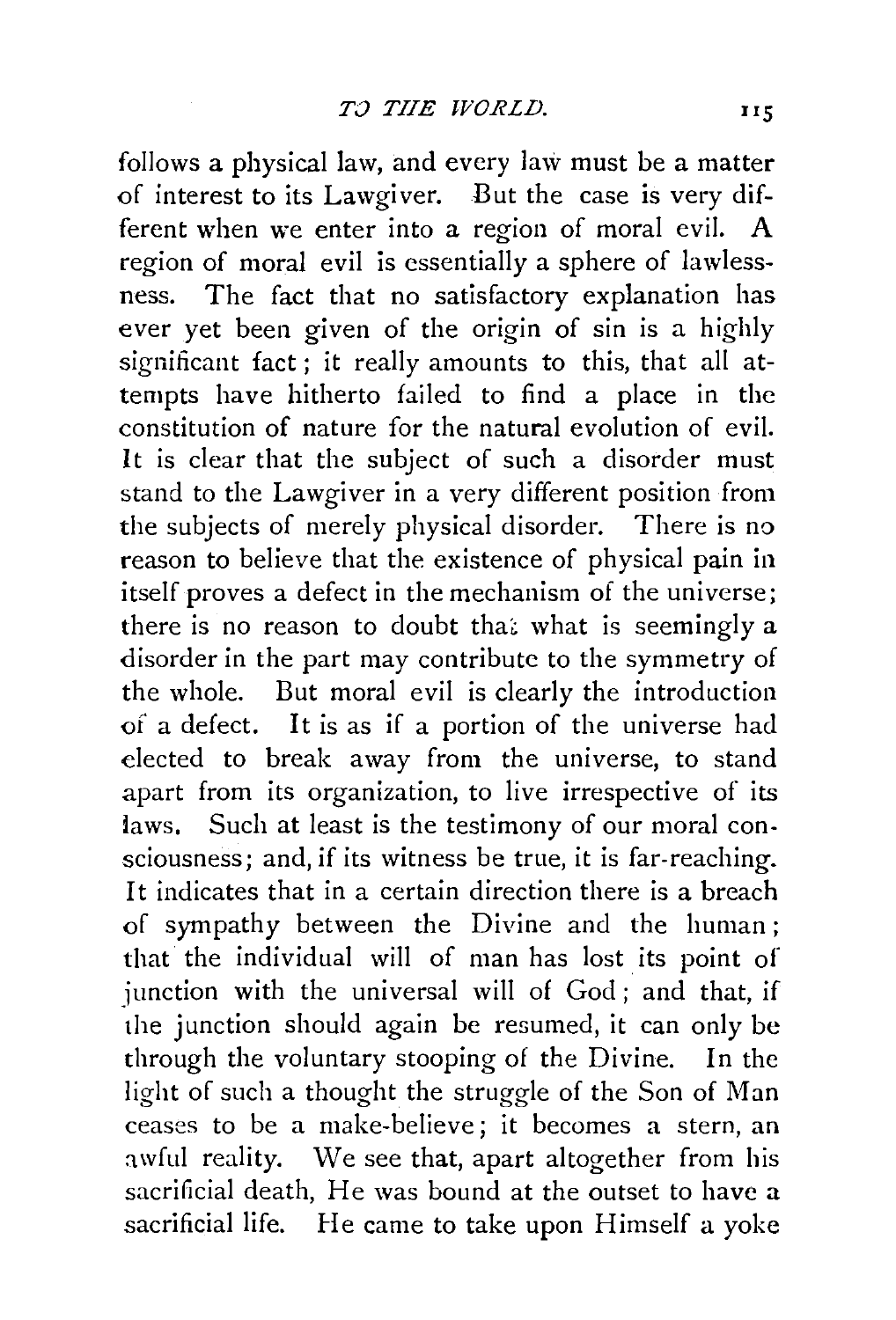that was foreign to his soul ; and we may well believe that in its earliest contact that yoke was not easy and that burden was not light. No one can read the New Testament without being conscious that .the Son of Man was made the Man of Sorrows by reason of this burden-the burden of human guilt, the weight of human sin. It is only in the light of that struggle that we can understand the mystery of his temptation, that we can understand how He could be tempted and yet be without sin. In every mere man the temptation to self-will is sin. But why? Because in every mere man the self-life is impure, and the contemplation of the self-life is the desire of impurity. But here is a Being whose self, or, which is the same thing, whose soul, is by supposition absolutely pure. Is it strange that the contemplation of Himself should have been to Him a source of pious, of cloudless joy ? Is it strange that in taking upon Himself the yoke of a sinful humanity He should have found it needful to be " meek and lowly in heart;" that, in exchanging the vision of purity for the contemplation of impurity, He should have required *to* crucify his individual will, and should have experienced in the process those momentary revulsions of feeling which were at once the proof of his holiness and the evidence that He was Divine?

There was, then, no mockery in Christ's invitation to the world, "Learn of me." His Divine claim did not lift Him outside the range of human example; in the particular question at issue it intensified His exemplary power. He had called to Him the labouring and heavy-laden; and in that call He had conquered the yoke of humanity, had succeeded in identifying Himself with those who were his moral opposites.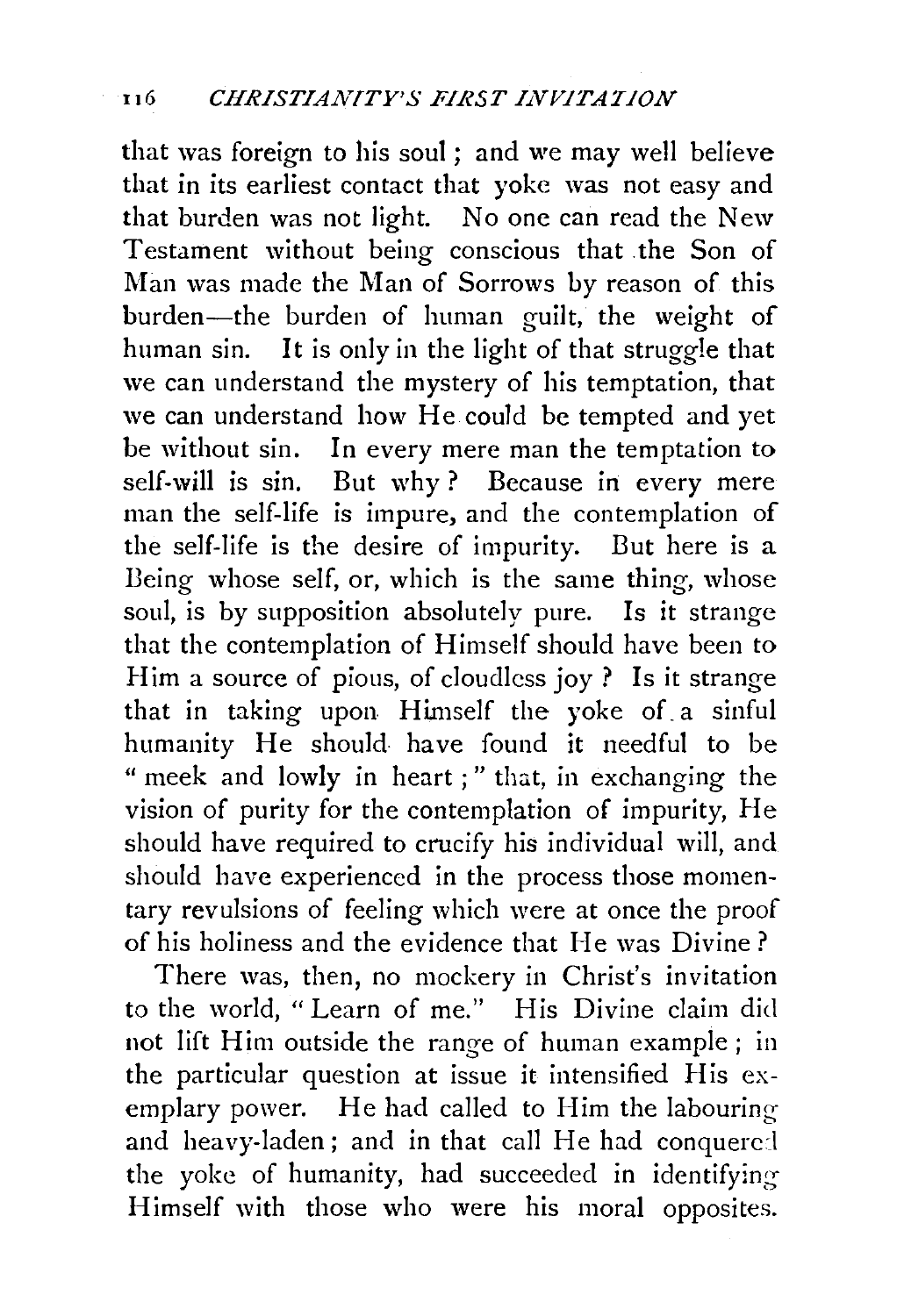What, then, is his charge to the labouring and heavyladen themselves ? What He says to them in effect is this: " I have borne for you that part of your yoke which is foreign to my nature; bear ye for one another those which you feel to be your own. You have your toils, you have your burdens ; enter by these into intellectual sympathy, nay, into practical sympathy, with the toils and the burdens of your brother man. By your own sorrows you will know the sorrows of others; by knowing the sorrows of others you will assuage your own. Are you perplexed about the fortunes of the hour? Take my yoke upon you on that side in which it meets with yours. You do not stand alone; humanity is perplexed as well as you. Make your trouble the organ of your sympathy. Consider how this burden, which is pressing so heavily upon you, is pressing with equal heaviness upon the life of your brother. That consideration will lead you into his life ; and the moment you come into his life you will lose your own. That which is a struggle to your indiyidual will, will become light and easy when your will is impersonal. In lifting your brother's burden your own yoke will fall. The man who has prayed for his brother's sorrow has already said for his own, "Thy will be done."

But there is one other link wanting to complete the chain. What is my guarantee for this promise of final rest, the promise that the sacrifice will ultimately cease to be sacrificial ? Admitting that Christ is a real example, an example is surely not a guarantee. Millions of human beings have striven for earthly greatness, and there are hundreds of successful examples which prove the aim to be within the reach of humanity; yet for every hundred that succeed there are thousands VOL. XI. IO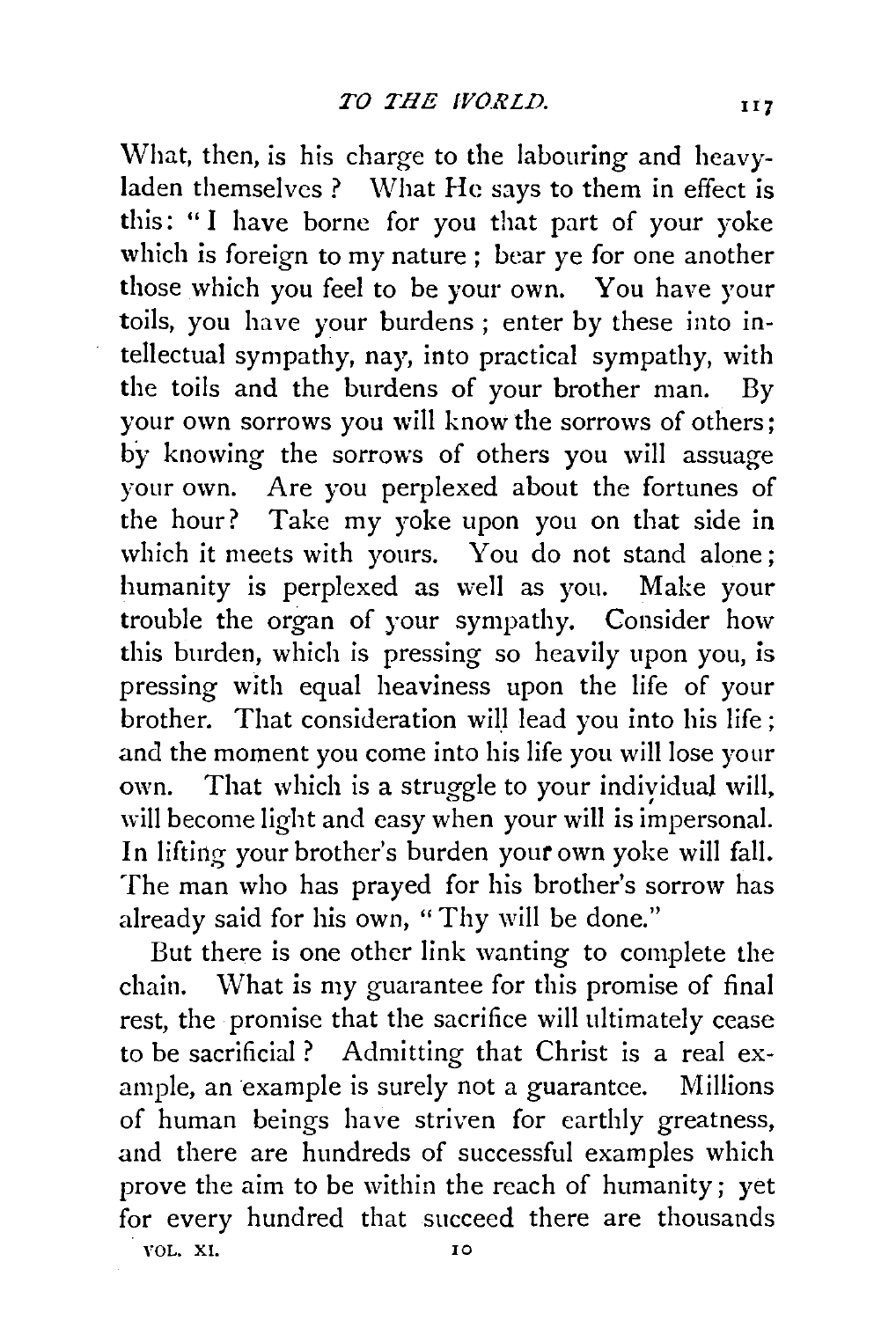who fail. Why should not I be amongst the thousands? Is not the struggle for all greatness, whether it be earthly or heavenly greatness, determined by the one inevitable law-the survival of the strongest? The robust lives strive and emerge victorious ; the weak contend and are vanquished in the strife. The answer, on the heavenly side of the question, is prompt and unqualified; it rests upon this very law that the strongest must survive. *"I* will give you rest." Christ declares that his is not merely a case of example ; He says that 'the same force which has conquered for Him the yoke of humanity is waiting to conquer it in his followers. The power of Christianity is in all cases contemplated as the power of Christ's own Spirit. There cannot be two Christs; there cannot be two Divine forces in the universe: the force which must ever conquer is the same Divine force which has already prevailed. No man is offered rest until he has taken Christ's yoke, because no man who has not taken Christ's yoke is in union with his conquering Spirit. It is only in union with that Spirit that man has any guarantee of survival in the struggle. The most intensely human example will not furnish that guarantee. The writer to the Hebrews speaks of "looking unto Jesus," but he suggestively adds, that this Jesus to whom we look is "the author and the finisher of our faith." He knew well that all the looking in the world would never of itself bring likeness. We might read for ever the works of master minds without coming one step nearer to the faintest appreciation of their power; the possession of a kindred spirit would reveal that power in the perusal of a single page. Even so the vision of the victorious Christ can